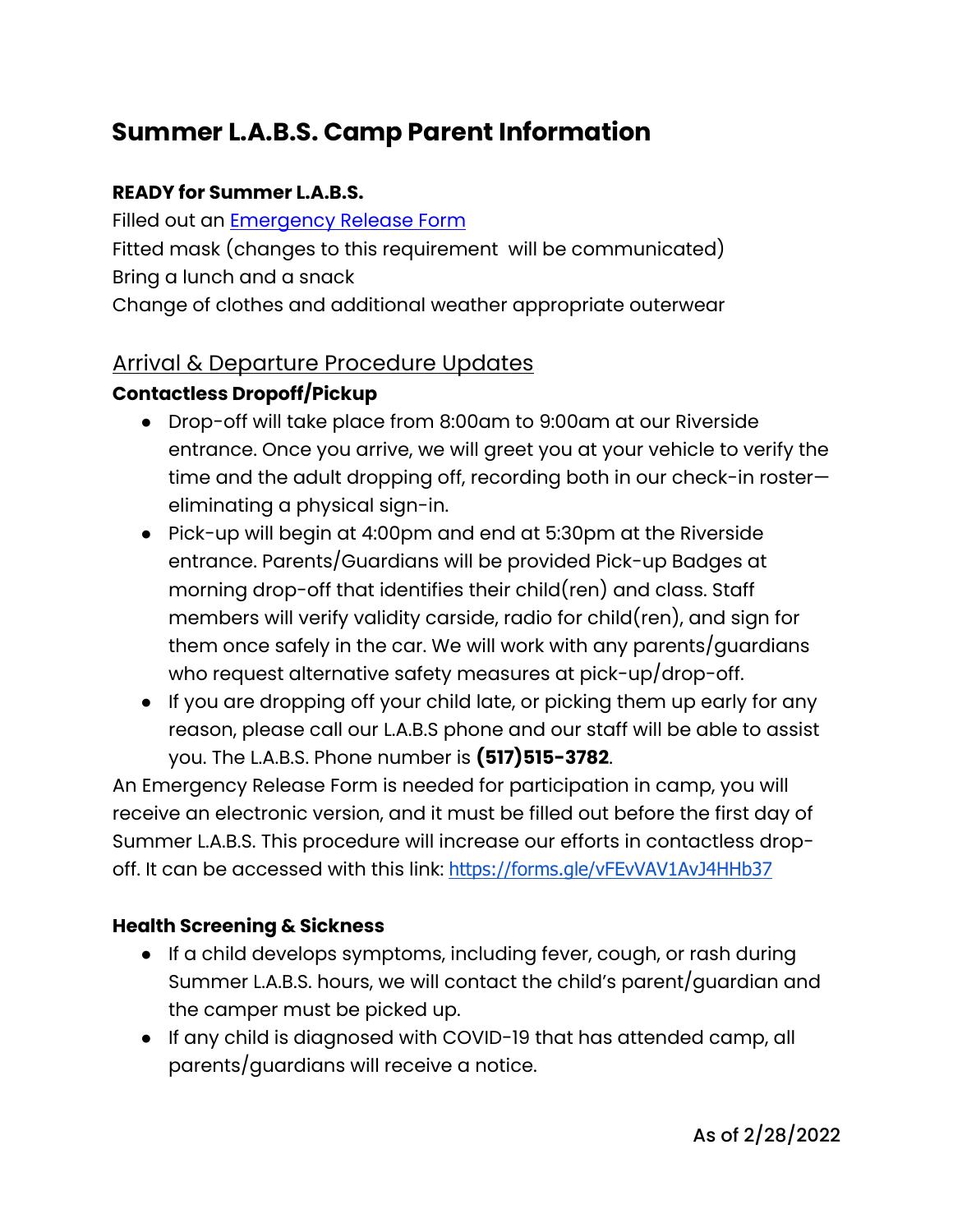● We request you begin monitoring your household for any symptoms including fever and cough the week prior to your Summer L.A.B.S. session.

# During Summer L.A.B.S.

#### **What to Wear**

L.A.B.S. camps can be messy, and experiments may be held inside or outdoors. Appropriate clothing is required.

- No flip-flops or wheeled shoes
- Bring a complete change of clothes in case of messy projects or accidents
- Bring any appropriate outdoor layers, rain gear, hats and/or boots.
- Mask
- Water Bottle (optional)

#### **Limiting Class Size**

● Each camp class will be limited to 10 students.

#### **Material Management**

● We will provide a cubby for each child where all their items can be placed, including any personal items.

#### **\* Mask Wearing**

**\*** We are continuing to evaluate our mask requirement while indoors at Impression 5. We will communicate any updates or changes to our current mask wearing policy.

- Campers will be required to wear masks.
	- Areas in which children will *not* be expected to wear mask:
		- Outdoors
		- While eating lunch or snack

Areas in which masks will be required:

- Collaborative work inside classroom
- Exhibit floor area
- Transitions within the science center (example: going to the restroom)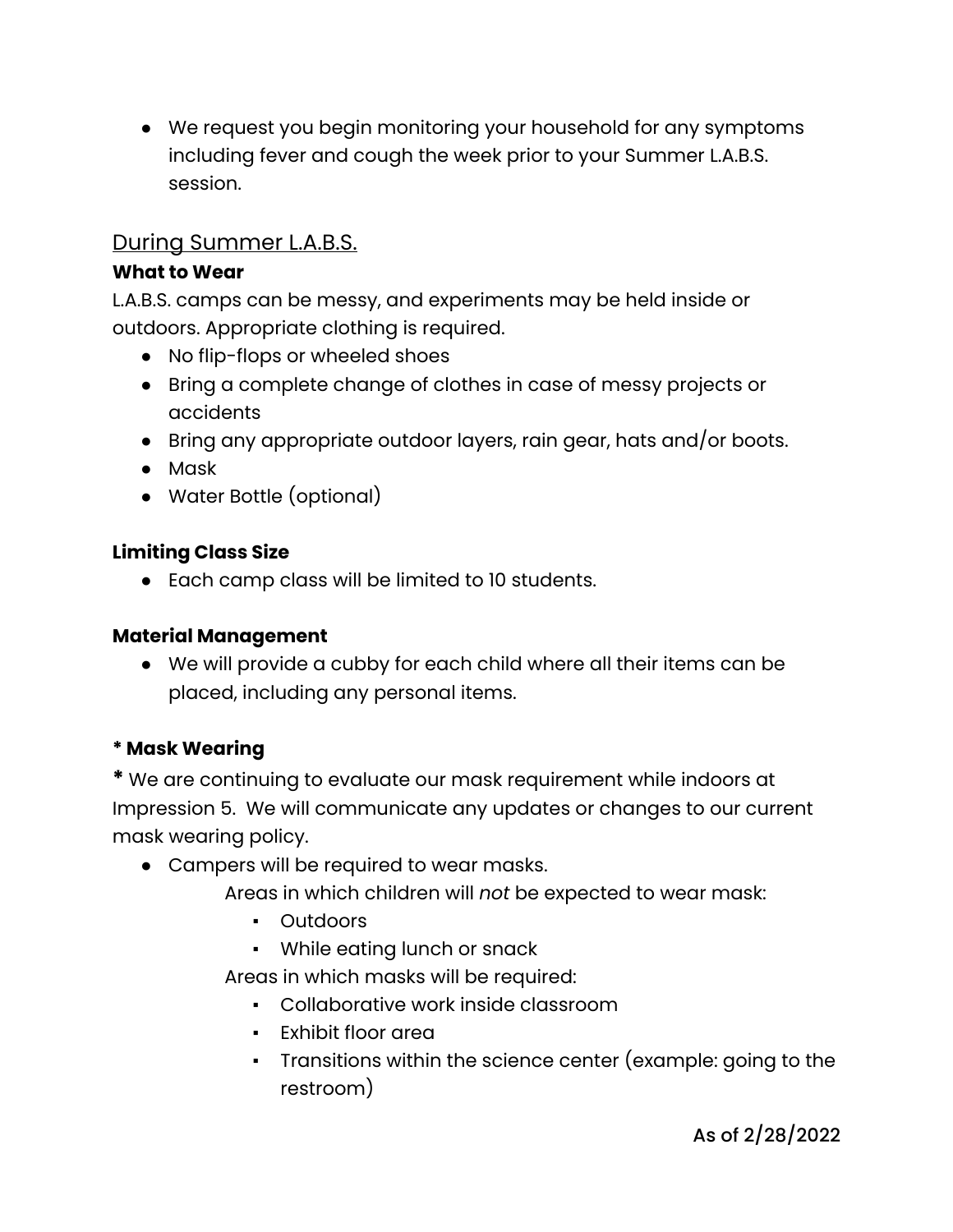● We have youth face shields as an alternative accommodation for children who are not able to wear masks safely.

#### **Allergies & Behavior Support**

● Please use the Emergency Release Form to note any allergies, behavior, emotional support. Please communicate directly with us prior to Summer L.A.B.S. if there are further considerations with your child's allergy or support needed. We want to create the safest experience for your child.

#### **Before Care/After Care**

● We plan on having zones for before care and aftercare. Learners will be assigned a specific zone where they can play each day. Before care is usually with board games and coloring pages, while aftercare is generally on the exhibit area.

#### Important Information

#### **Increased Cleaning Procedures**

- Classrooms will be cleaned prior to the Summer L.A.B.S. session.
- Each classroom will be equipped with both a hand sanitizing station and access to a hand-washing area.
- The exhibit floor area is cleaned regularly.
- We will be washing hands after we play on the exhibit floor area.

#### **Sick Policy & Refunds**

If your child is feeling sick, please do not bring them to Summer L.A.B.S.. Children exhibiting a fever will not be permitted to camp.

If your child or a close contact of the child has tested positive for COVID-19 please let us know as soon as possible. Children who have tested positive will not be allowed to participate at camp.

We plan on having two areas for children who are not able to be in the classroom. One is for children feeling ill and displaying symptoms or are